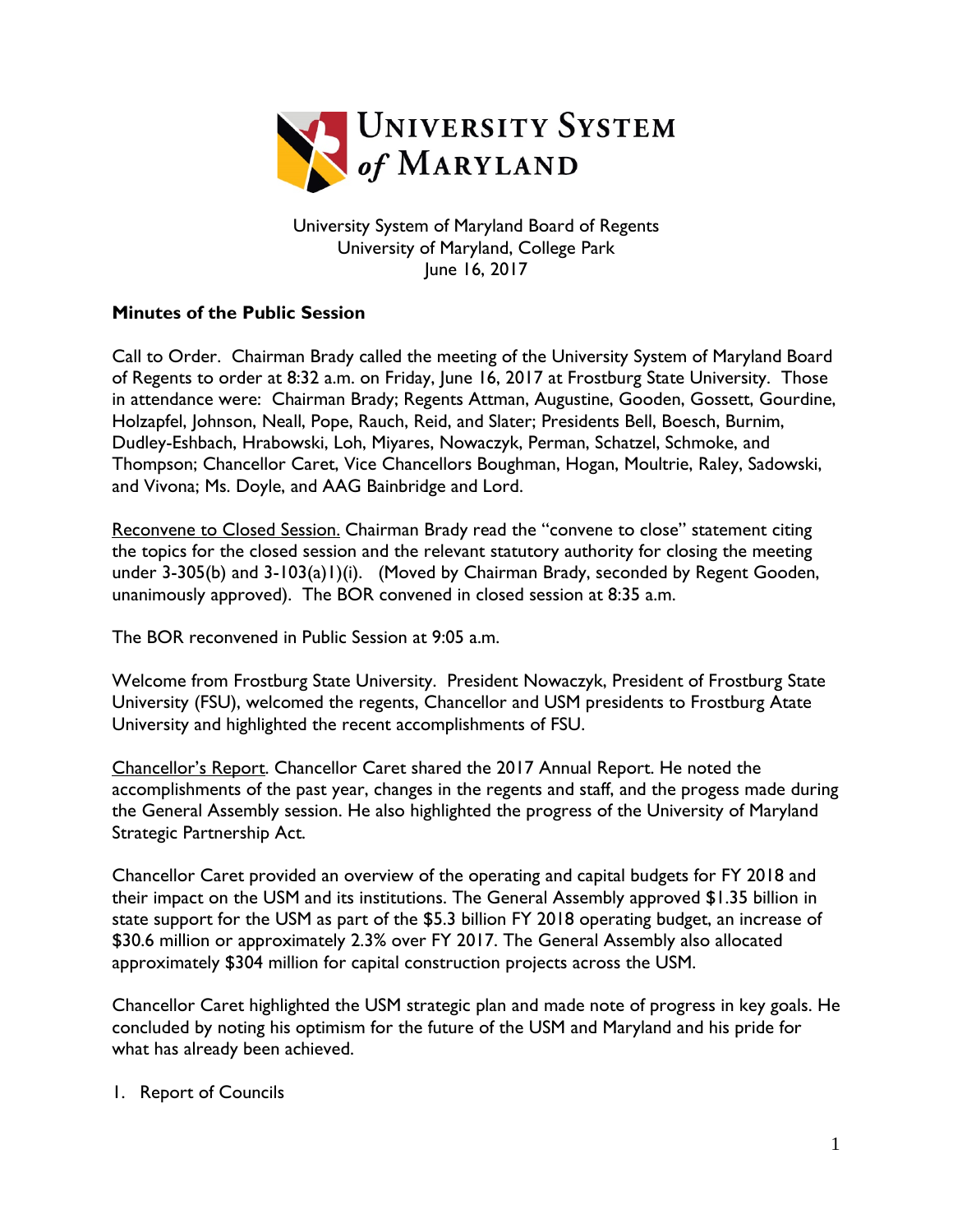- a. Council of University System Faculty (CUSF). Dr. Kauffman presented the CUSF report. CUSF held two Council meetings and one ExCom meeting since the last report. Topics discussed included a presentation on *The Changing Student,* the shared governance survey, a presentation on *The Changing Classroom,* the draft USM Accessible Technology and Information Guidelines, the newsletter, and action items for next year. Elections were held.
- b. Council of University System Presidents (CUSP). Dr. Perman presented the CUSP report. CUSP met on May  $I<sup>st</sup>$  and topics included changes to or addition of BOR policies, the Capital Budget Workshop, the compensation study, the status of the Coalition case, the impact of funding cuts at the federal level, systemness, FY 2018 salary guidelines, and FOP negotiations across the system. CUSP also met on June  $6<sup>th</sup>$ and discussed topics including outside speakers at BOR meetings, the Green Coalition, CUSF/CUSS award changes, inviting elected officials to campus events, the format of meetings between the BOR and the presidents, the Business Higher Education Forum case study, and the USM's legislative strategy between sessions.
- c. University System of Maryland Student Council (USMSC). Mr. Kirk presented the USMSC report. The USMSC met on May 21<sup>st</sup> and passed the following resolutions: Statement Supporting Open Access Dissemination of Scholarship, A Joint Resolution to Provide Ombudsman Services to Students, Staff, and Faculty, and a Resolution on Mandatory and Non-Mandatory Fee Oversight. Elections were held.
- d. Council of University System Staff (CUSS). Ms. Larkins presented the CUSS report. CUSS met in April and May. Ms. Larkins thanked several people across the system as she prepares to step down as chair. Other topics of the meetings included the BOR Staff Awards, shared governance, state reimbursements, and acceptance of the joint ombudsman resolution. Elections will take place at the June meeting.
- 2. Consent Agenda. The Consent Agenda was presented to the regents by Chairman Brady. He asked if there were any items on the agenda that should be removed for further discussion. There were no requests to remove any items; therefore, Chairman Brady moved and Regent Gossett seconded the motion to accept the consent agenda; it was unanimously approved. The items included were:
	- a. Committee of the Whole
		- i. Approval of meeting minutes from April 21, 2017 Public and Closed Sessions (action)
	- b. Committee on Advancement
		- i. Approval of meeting minutes from May 3, 2017 Public and Closed Sessions (action)
		- ii. Year-to-date fundraising report FY17 April (information)
	- c. Committee on Education Policy and Student Life
		- i. Approval of meeting minutes from May 16, 2017 Public Session (action)
		- ii. Inclusion and Diversity
			- 1. 2016-2017 Overview (information)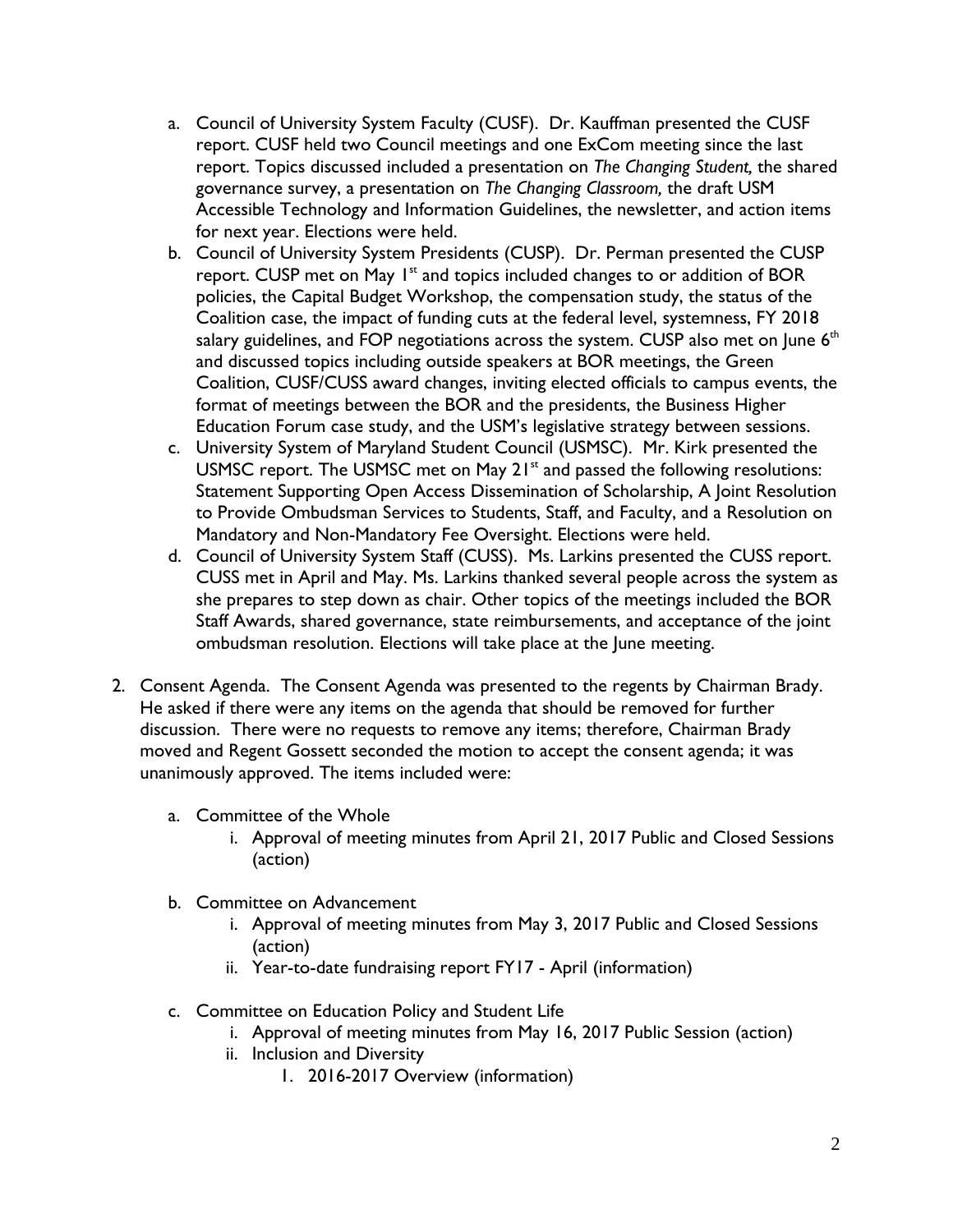- 2. Institutional Programs of Cultural Diversity Annual Progress Report (action)
- 3. The Effects of Federal Immigration Decisions on Campus Communities (information)
- iii. Campus Crime Reports (information)
- d. Committee on Audit
	- i. Approval of meeting minutes from June 7, 2017 Public and Closed Sessions (action)
	- ii. VIII-7.10 Policy on Reporting Suspected or Known Fiscal Irregularities (action)
- e. Committee on Economic Development and Technology Commercialization i. Approval of meeting minutes from June 8, 2017 Public Session (action)
- f. Committee on Organization and Compensation
	- i. Approval of meeting minutes from Public and Closed Sessions (action): 1. June 8, 2017
- g. Committee on Finance
	- i. FY 2018 System Funded Construction Program Request (action)
	- ii. University System of Maryland: Thirty-Ninth Bond Resolution—Auxiliary Facility and Tuition Revenue Bonds (action)
	- iii. Proposed Board of Regents Policy VIII-17.00—Policy on Public-Private Partnerships (action)
	- iv. University System of Maryland: FY 2018 Operating Budget (action)
	- v. Proposed Amendment to USM Policy VIII-2.70—Policy on Student Classification for Admission and Tuition Purposes (action)
	- vi. Proposed Amendment to USM Policy VII-8.05—Policy on Professional Conduct of Nonexempt and Exempt Staff Employees (action)
	- vii. Proposed Amendment to USM Policy III-1.11—Policy on Conflicts of Interest in Research and Development (action)
	- viii. Proposed Amendment to USM Policy II-2.40—Policy on Annual Leave for Faculty (action)
	- ix. University of Baltimore: Proposed FY 2019 Regional J.D. Tuition Rate (action)
	- x. University of Maryland College Park: FY 2018 Joint Program on Survey Methodology Graduate Tuition Rate (action)
	- xi. University of Maryland, Baltimore: Facilities Master Plan Update (action)
	- xii. University of Maryland, Baltimore: Sale of the Donaldson Brown Center (action)
	- xiii. Proposed FY 2018 Contract between the University of Maryland, Baltimore and the University of Maryland Medical System Corporation (action)
	- xiv. 2017 USM Dashboard Indicators (information)